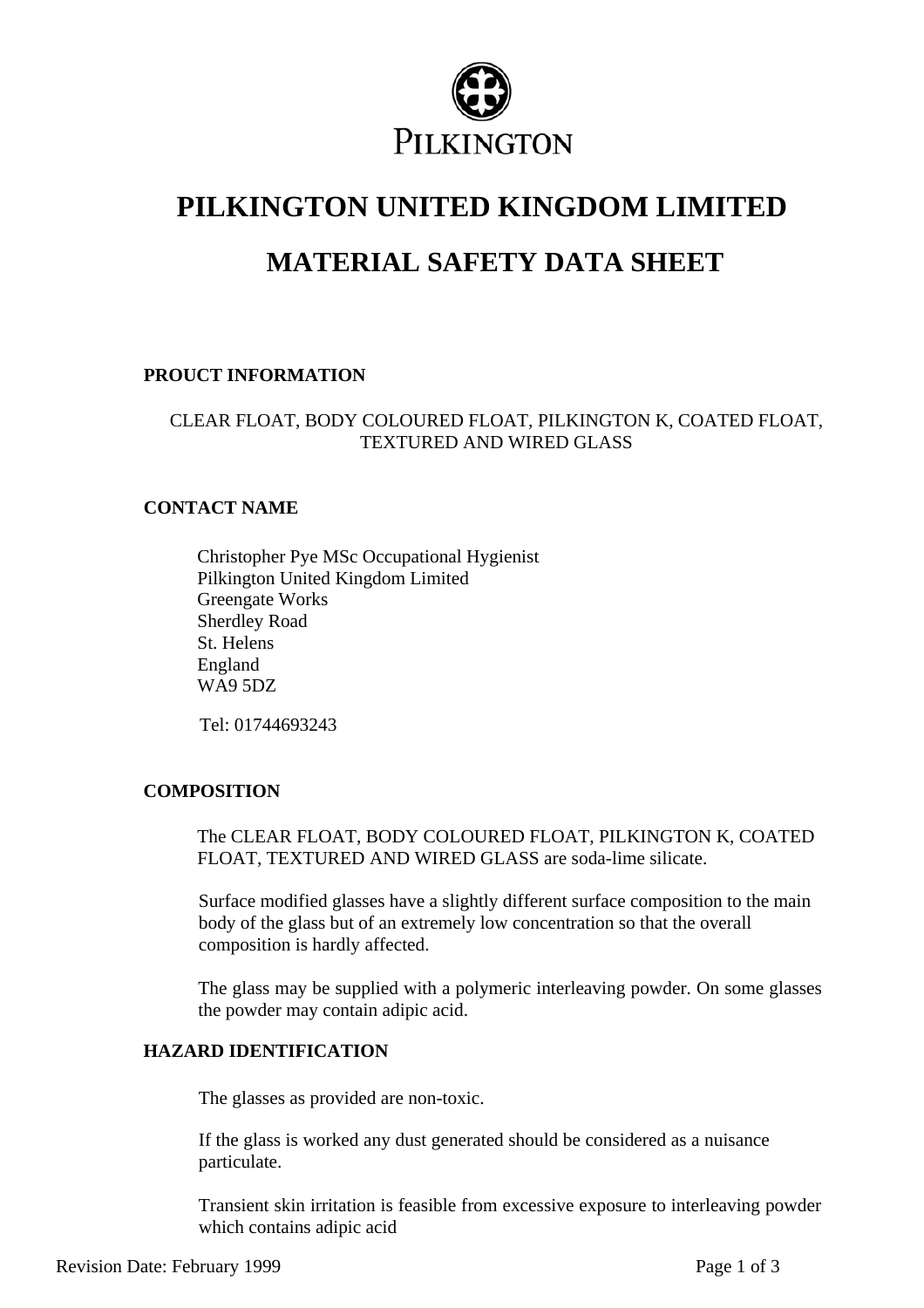

#### **FIRST AID MEASURES**

| Eyes       | Irrigate with clean water. If irritation persists seek medical advice.        |
|------------|-------------------------------------------------------------------------------|
| Skin       | Wash with mild soap and water. If irritation persists seek medical<br>advice. |
| Inhalation | If affected by upper respiratory tract irritation, remove from<br>exposure.   |

The above refers to exposure to glass dust generated by process operations.

#### **FIRE FIGHTING MEASURES**

Non-combustible.

#### **ACCIDENT AL RELEASE MEASURES**

Shovel up whilst wearing protective clothing suitable for preventing laceration.

#### **HANDLING AND STORAGE**

The greatest risk in the handling and storage of glass is through laceration. Appropriate precautions to prevent the risk of this should be taken i.e. eye protection, cuffs, gloves, foot protection, head protection if handling above head height, etc., where appropriate.

#### **EXPOSURE CONTROLS/PERSONAL PROTECTION**

When working glass exposure to dust may occur. Appropriate occupational exposure standards are 10 mg/m3 total inhaleable dust (8 hour time weighted average) and 4 mg/m3 for respirable dust (8 hour time weighted average).

#### **PHYSICAL AND CHEMICAL PROPERTIES**

**Appearance:** Glass is a solid withwith an amorphous random or non crystalline structure

#### **ST ABILITY AND REACTIVITY**

Glass is stable and unreactive.